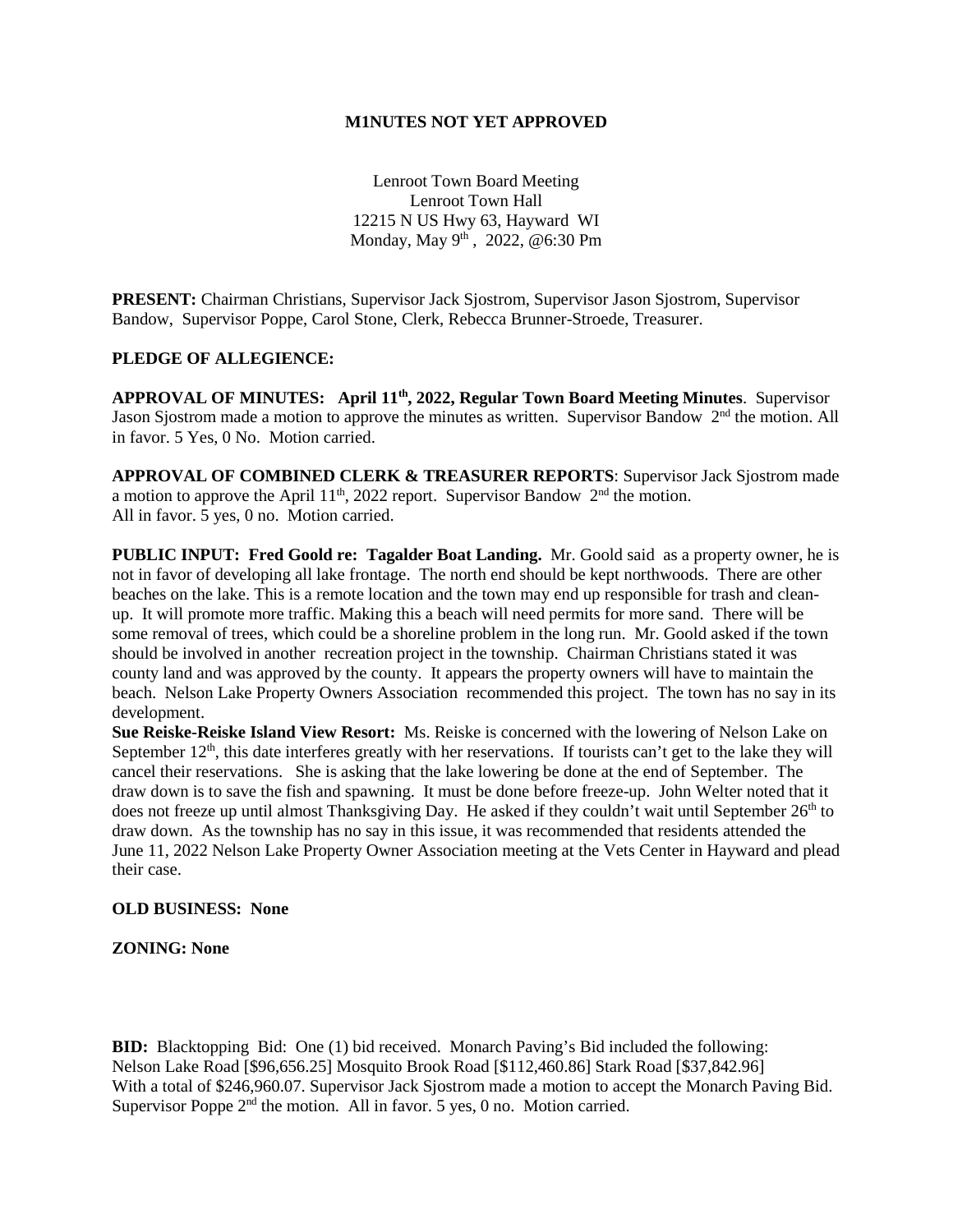**BID:** Crack Sealing Bid: Two (2) Bids received. Fahrner Asphalt Sealers [\$35,874.00] and Superior Sealers LLC [\$16,259.00] Supervsor Bandow made a motion to accept the bid from Superior Sealers LLC. Chairman Christians  $2<sup>nd</sup>$  the motion. All in favor. 5 yes, 0 no. Motion carried.

**ZANDER MILES** Re: Eagle Scout Project. The project will be placed at the northend of Silverthorn Parking Lot. Chairman Christians made a motion to approve the project. Supervisor Bandow 2<sup>nd</sup> the motion. All in favor. 5 yes, 0 no. Motion carried.

## **TOWN OF LENROOT MOWING PROPOSAL TO INCLUDE THE CEMETERY MOWING:**

This proposal is part of the original Town of Lenroot Mowing bid for 2022 – 2024. It increased the bid in the amount of \$175.00, bring the total bid to \$540.00. Supervisor Jason Sjostrom made a motion to include the cemetery mowing in the original bid. Supevisor Bandow  $2<sup>nd</sup>$  the motion. All in favor. 5 yes, 0 no. Motion carried.

#### **APPROVAL TO APPOINT ALTERNATE MEMBERS FOR THE BOARD OF REVIEW**:

Supervisor jack Sjostrom made a motion approve Fred Goold, Linda Welter, and John Welter as Alternate Members of the Board of Review. Supervisor Bandow  $2<sup>nd</sup>$  the motion. All in favor. 5 yes, 0 no. Motion carried.

## **NAME NOTIFICATION UPDATE FOR THE TOWN OF LENROOT EMERGENCY PLAN**: No motion made.

**ANNUAL EPIC BIKE FESTIVAL RACE APPLICATION, JUNE 4, 2022:** Supervisor Jason Sjostrom made a motion to approve the race application. Supervisor Poppe  $2<sup>nd</sup>$  the motion. All in favor. 5 yes, 0 no. Motion carried.

**CAMBA RACE APPLICATION, JUNE 18, 2022:** Supervisor Jason Sjostrom made a motion to approve the race application. Supervisor Bandow 2<sup>nd</sup> the motion. All in favor. 5 yes, 0 no Motion carried.

# **CREATE A RESOLUTION THAT THE STATE LEGISLATURE MODIFY LEVY LIMITS:**

Supervisor Jack Sjostrom made a motion for a letter to be written in support of the Villas County Resolution regarding modifying levy limits for all townships. Chairman Christians 2<sup>nd</sup> the motion. All in favor. 4 yes [Gordon Christian-Jack Sjostrom-Jason Sjostrom-Michael Bandow] 1 no [Ronald Poppe]. Motion carried.

**2022 OPEN BOOK:** Will be held on May 25, 2022, 3:30 to 5:30 pm

**2022 BOARD OF REVIEW**: Will be held on June 01, 2022, 4:30 pm to 6:30 pm

**ROAD & BRIDGES:** Road grading and blowing. All snow plow equipment put away for the season.

**TOWN OF LENROOT SEELEY RIVERSIDE CEMETERY**: Meeting to be held on Thursday, May  $12<sup>th</sup>$ , 2022, @6:00 pm. Would like to encourage more members to join the cemetery committee.

**CORRESPONDENCE:** None